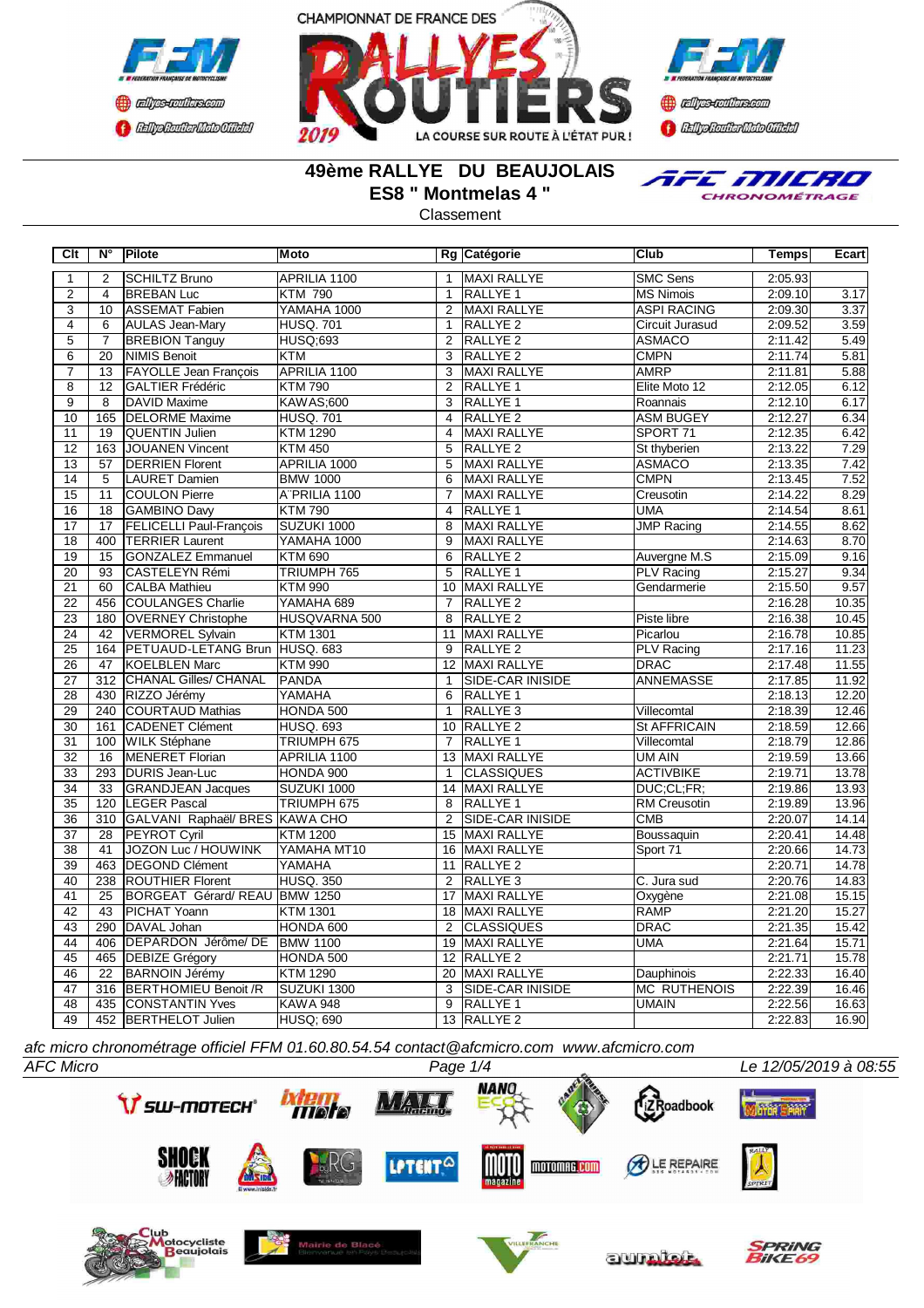





49ème RALLYE DU BEAUJOLAIS ES8 " Montmelas 4 " **Classement** 



| $\overline{C}$ It | $\overline{\mathsf{N}^{\circ}}$ | Pilote                                | <b>Moto</b>                 |                 | Rg Catégorie            | Club                    | <b>Temps</b> | Ecart |
|-------------------|---------------------------------|---------------------------------------|-----------------------------|-----------------|-------------------------|-------------------------|--------------|-------|
| 50                | 176                             | COMOGLIO John                         | <b>KTM 300</b>              |                 | 14 RALLYE 2             | <b>CMB</b>              | 2:23.04      | 17.11 |
| $\overline{51}$   |                                 | 453 METRAT Yannick                    | <b>KTM 690</b>              |                 | 15 RALLYE 2             |                         | 2:23.10      | 17.17 |
| 52                | 54                              | <b>DEBURCK Philippe</b>               | <b>KTM 1050</b>             | 21              | MAXI RALLYE             | <b>VERRIERES</b>        | 2:23.46      | 17.53 |
| 53                | 403                             | <b>CHOULIER Cédric</b>                | HONDA 998                   |                 | 22 MAXI RALLYE          |                         | 2:23.53      | 17.60 |
| 54                | 241                             | GROLAND Raphaël                       | HONDA 500                   | 3               | <b>RALLYE 3</b>         | <b>TEAM 6 AVENUE</b>    | 2:24.50      | 18.57 |
| 55                | 426                             | SARBONI Julien / TRCOT                | SUZUKI 749                  |                 | 10 RALLYE 1             | Prévention              | 2:24.57      | 18.64 |
| 56                | 99                              | <b>DEVILLARD Mathieu</b>              | TRIUMPH 765                 |                 | 11 RALLYE 1             | SPORT <sub>71</sub>     | 2:25.21      | 19.28 |
| $\overline{57}$   | 96                              | <b>BUISSON Luc</b>                    | TRIUMPH 675                 |                 | 12 RALLYE 1             | MOT SP 71               | 2:25.83      | 19.90 |
| $\overline{58}$   | 174                             | <b>BEAUCOUD Andy</b>                  | <b>HUSQU: 300</b>           |                 | 16 RALLYE 2             | <b>St Chamond</b>       | 2:26.97      | 21.04 |
| 59                | $\overline{21}$                 | <b>MAUREL Eric</b>                    | APRILIA 1000                |                 | 23 MAXI RALLYE          | Sénas Durance           | 2:27.07      | 21.14 |
| $\overline{60}$   | 320                             | <b>BOYER Thierry/BENETIE</b>          | <b>TRIUMPH SPEED TRIPLE</b> | $\overline{4}$  | SIDE-CAR INISIDE        | MOTOSPORT 71            | 2:27.45      | 21.52 |
| 61                | $\overline{97}$                 | <b>BRUN Eudes</b>                     | TRIUMPH 675                 |                 | 13 RALLYE 1             | Motosport 71            | 2:27.61      | 21.68 |
| 62                | 94                              | <b>LARUE Gilles</b>                   | YAMAHA 850                  |                 | 14 RALLYE 1             | <b>CAROLE MC</b>        | 2:27.94      | 22.01 |
| 63                | 322                             | <b>CAPDEVILLE Vincent/LA</b>          | CHODA 1300                  | 5               | <b>SIDE-CAR INISIDE</b> | <b>LMAP</b>             | 2:28.17      | 22.24 |
| 64                |                                 | 416 BAUDIN Guilhem                    | <b>KTM990</b>               |                 | 24 MAXI RALLYE          |                         | 2:28.41      | 22.48 |
| 65                | 402                             | <b>FORNI Mathieu</b>                  | <b>TRIUM. 955</b>           | 25              | MAXI RALLYE             |                         | 2:28.89      | 22.96 |
| 66                | 296                             | <b>PIGEAT Richard</b>                 | DUCATI 900                  | 3               | <b>CLASSIQUES</b>       | Creusotin               | 2:29.66      | 23.73 |
| 67                | 404                             | DOUX Vincent                          | <b>APRILLA 1000 RSV</b>     | 26              | <b>MAXI RALLYE</b>      |                         | 2:30.11      | 24.18 |
| 68                | 432                             | <b>OSSEDAT Rémi</b>                   | YAMAHA 847                  |                 | 15 RALLYE 1             |                         | 2:30.20      | 24.27 |
| 69                | 424                             | <b>BOISSERIE Philippe</b>             | APRILIA 1100                | $\overline{27}$ | MAXI RALLYE             |                         | 2:30.32      | 24.39 |
| $\overline{70}$   |                                 | 410 ROUX Nicolas                      | <b>KTM 1290</b>             |                 | 28 MAXI RALLYE          | CMB                     | 2:30.49      | 24.56 |
| $\overline{71}$   |                                 | 306 MARTIN Alexandre                  | 900 BR                      | $\overline{4}$  | CLASSIQUES              | <b>MC VILLARS</b>       | 2:30.93      | 25.00 |
| 72                | 462                             | <b>FELLMANN Eddy</b>                  | <b>KTM 690</b>              | 17              | RALLYE <sub>2</sub>     |                         | 2:31.03      | 25.10 |
| 73                |                                 | 315 LEPAGE Pauline/ LEPAG YAMAHA 1000 |                             | 6               | <b>SIDE-CAR INISIDE</b> | MC <sub>2</sub> A       | 2:31.10      | 25.17 |
| 74                |                                 | 292 FORTIN Eric                       | <b>BMW 1000</b>             | 5               | <b>CLASSIQUES</b>       | <b>MOTO NATURE D'</b>   | 2:31.55      | 25.62 |
| $\overline{75}$   |                                 | 329 CHOIN A./ BORDAS Patr CHODA 1000  |                             | $\overline{7}$  | <b>SIDE-CAR INISIDE</b> | <b>UM AUBE</b>          | 2:31.55      | 25.62 |
| 76                | $\overline{317}$                | <b>BACON Franck/CHOPAR</b>            | <b>KTM CH.1190</b>          | 8               | <b>SIDE-CAR INISIDE</b> | Creusotin               | 2:32.03      | 26.10 |
| $\overline{77}$   | 457                             | <b>COMBES Emmanuel</b>                | <b>KTM 690</b>              |                 | 18 RALLYE 2             | Oxygène                 | 2:32.05      | 26.12 |
| $\overline{78}$   | 177                             | <b>BONFILS Jérémy</b>                 | <b>KTM 690</b>              | $\overline{19}$ | <b>RALLYE 2</b>         | MC VILLARS/ECO          | 2:32.40      | 26.47 |
| 79                | 113                             | <b>GROSSE Johann</b>                  | YAMAHA 850                  | 16              | <b>RALLYE 1</b>         | Moto team 95            | 2:33.64      | 27.71 |
| 80                | 114                             | <b>BOUHATOUS Gabriel</b>              | TRIUMPH 765                 | $\overline{17}$ | <b>RALLYE 1</b>         | <b>Riding Sensation</b> | 2:33.73      | 27.80 |
| 81                |                                 | 332 BOUDIER Christophe/ M             | <b>VOAN 996</b>             | 9               | SIDE-CAR INISIDE        | <b>MC PAU ARNOS</b>     | 2:34.45      | 28.52 |
| 82                | 105                             | SIMONNET Hervé                        | YAMAHA 850                  | 18              | RALLYE <sub>1</sub>     | <b>CORRC</b>            | 2:34.73      | 28.80 |
| 83                |                                 | 450 MICHEL J.Christian                | <b>KTM 690</b>              |                 | 20 RALLYE 2             | <b>UMA</b>              | 2:34.90      | 28.97 |
| 84                | 244                             | <b>PARUSSINI Rudy</b>                 | <b>HUSQ. 350</b>            |                 | 4 RALLYE 3              | St Chamond              | 2:35.17      | 29.24 |
| 85                | 303                             | CRESCENZO Sébastien                   | HONDA 900                   | 6               | <b>CLASSIQUES</b>       | Mot.sport 71            | 2:35.21      | 29.28 |
| 86                | 261                             | <b>COUDURIER Thierry</b>              | YAMAHA 350                  | $\mathbf{1}$    | <b>ANCIENNES</b>        | Arbusigny               | 2:35.60      | 29.67 |
| 87                | 124                             | <b>CHAPAS Tom</b>                     | YAMAHA750                   | 19              | <b>RALLYE 1</b>         | <b>MC BESANCON</b>      | 2:36.45      | 30.52 |
| $\overline{88}$   | 91                              | <b>GRATIOT Caroline</b>               | HONDA 600                   |                 | 20 RALLYE 1             | <b>ASPI RACING</b>      | 2:36.95      | 31.02 |
| 89                | 104                             | <b>PREUDHOMME Benjami</b>             | SUZUKI 750                  |                 | 21 RALLYE 1             | <b>Circuit Carole</b>   | 2:37.22      | 31.29 |
| $\overline{90}$   | 44                              | <b>BASELLO Florent</b>                | HONDA 1000                  | $\overline{29}$ | MAXI RALLYE             | <b>CORRC</b>            | 2:37.40      | 31.47 |
| $\overline{91}$   | $\overline{58}$                 | <b>BOURGEOIS Frédéric</b>             | <b>KTM 1290</b>             | 30              | MAXI RALLYE             | MC Carole               | 2:37.68      | 31.75 |
| 92                | 302                             | <b>LETHENET Cyrille</b>               | YAMAHA 240                  | $\overline{7}$  | <b>CLASSIQUES</b>       | St CHAMOND              | 2:37.84      | 31.91 |
| 93                | 235                             | JARNAC Thomas                         | <b>KTM 373</b>              | 5               | RALLYE 3                | <b>DUCATI CLUB</b>      | 2:37.92      | 31.99 |
| 94                | 168                             | <b>STEPHAN Pierre</b>                 | <b>KTM 690</b>              | 21              | RALLYE <sub>2</sub>     | <b>MC FLEUR DE LYS</b>  | 2:38.52      | 32.59 |
| 95                | 483                             | <b>GILLARD Quentin</b>                | KAWAS 650                   | 2               | <b>ANCIENNES</b>        | <b>UMA</b>              | 2:38.89      | 32.96 |
| 96                |                                 | 318 COUDERC Gilles/COUD               | YAMAHA 1200                 |                 | 10 SIDE-CAR INISIDE     | Villecomtal             | 2:39.05      | 33.12 |
| $\overline{97}$   | 434                             | <b>GUERRIN Jérémy</b>                 | TRIUMPH 678                 |                 | 22 RALLYE 1             |                         | 2:39.05      | 33.12 |
| 98                | 401                             | <b>FONTESSE Sébastien</b>             | <b>KTM 990</b>              |                 | 31 MAXI RALLYE          |                         | 2:41.19      | 35.26 |

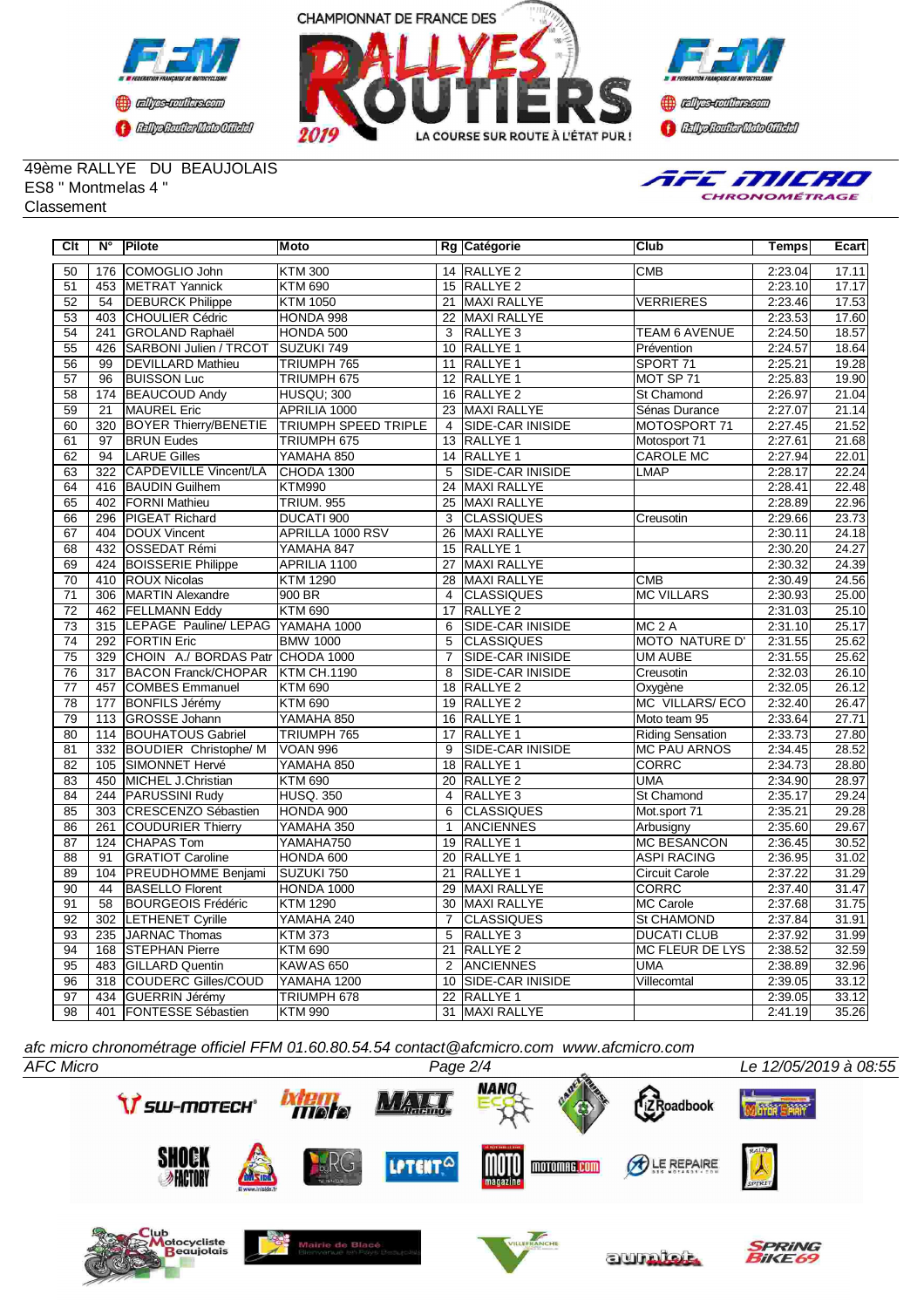





49ème RALLYE DU BEAUJOLAIS ES8 " Montmelas 4 " Classement



| $\overline{C}$ It | N°               | Pilote                       | <b>Moto</b>        |                 | Rg Catégorie            | <b>Club</b>            | <b>Temps</b> | Ecart   |
|-------------------|------------------|------------------------------|--------------------|-----------------|-------------------------|------------------------|--------------|---------|
| 99                | 309              | HAULTCOEUR Thibaud           | HONDA 750          | 8               | <b>CLASSIQUES</b>       | Chablis M. Verte       | 2:41.23      | 35.30   |
| 100               | 420              | <b>BERNARD</b> Thibaut       | YAMAHA 850         | 23              | <b>RALLYE 1</b>         | <b>UMA</b>             | 2:41.25      | 35.32   |
| 101               | 425              | <b>AULAS Cyril</b>           | <b>KTM 939</b>     |                 | 24 RALLYE 1             |                        | 2:41.42      | 35.49   |
| 102               | $\overline{37}$  | <b>NOVET Thibaut</b>         | <b>KTM</b>         | 32              | <b>MAXI RALLYE</b>      | Dauphinois             | 2:41.56      | 35.63   |
| 103               | 493              | <b>BROUDER Pol/SABOT V</b>   | CHODA 1300         | 11              | <b>SIDE-CAR INISIDE</b> |                        | 2:42.14      | 36.21   |
| 104               | 31               | <b>POTIER Guillaume</b>      | DUCATI 1260        | 33              | <b>MAXI RALLYE</b>      | IMS Nimois             | 2:42.27      | 36.34   |
| 105               | 175              | <b>CAILLOT Eric</b>          | YAMAHA 689         | $\overline{22}$ | RALLYE <sub>2</sub>     | <b>RM Creusotin</b>    | 2:42.43      | 36.50   |
| 106               | 291              | <b>THEILLAC Thierry</b>      | DUCATI 900         | 9               | <b>CLASSIQUES</b>       | Angoumoisin            | 2:42.55      | 36.62   |
| 107               | 109              | <b>FRANCOIS Nicolas</b>      | HONDA 600          | $\overline{25}$ | <b>RALLYE 1</b>         | <b>GREZAC</b>          | 2:43.05      | 37.12   |
| 108               | 233              | COLLIOT Philippe             | HONDA 500          | 6               | RALLYE <sub>3</sub>     | <b>Avenir Moto</b>     | 2:43.22      | 37.29   |
| 109               | 116              | <b>DEWAS Albert</b>          | HONDA 800          | 26              | <b>RALLYE 1</b>         | <b>MC VILLECOMTAL</b>  | 2:43.62      | 37.69   |
| 110               | $\overline{55}$  | <b>LAMOUR Marc</b>           | HONDA 1100         | 34              | MAXI RALLYE             | Val Seine 76           | 2:44.71      | 38.78   |
| 111               | 472              | <b>BERGER Yanis</b>          | YAMAHA 125         | $\overline{7}$  | <b>RALLYE 3</b>         |                        | 2:44.78      | 38.85   |
| 112               | 162              | <b>DUPUIS Valéryane</b>      | <b>KAWA 650</b>    | 23              | RALLYE <sub>2</sub>     | DRAC                   | 2:45.04      | 39.11   |
| $\overline{113}$  | 101              | <b>BACCA Ricardo</b>         | SUZUKI 750         | $\overline{27}$ | <b>RALLYE 1</b>         | passion Vitesse        | 2:45.88      | 39.95   |
| 114               | $\overline{30}$  | MOTTAZ Rémi                  | <b>HONDA 1300</b>  | 35              | MAXI RALLYE             | <b>MBG MOTO</b>        | 2:45.92      | 39.99   |
| 115               | 236              | <b>CRESCENCIO Pédro</b>      | <b>KAWA 200</b>    | 8               | RALLYE <sub>3</sub>     | <b>ASMACO</b>          | 2:46.23      | 40.30   |
| 116               | 311              | <b>GUILHOT Frédéric/ FAN</b> | TRIUMPH 955        | $\overline{12}$ | <b>SIDE-CAR INISIDE</b> | <b>GUID; VELLAV</b>    | 2:46.77      | 40.84   |
| $\overline{117}$  | 167              | <b>MOLINET Denis</b>         | <b>KAWA 650</b>    |                 | 24 RALLYE 2             | <b>MC Dauphinois</b>   | 2:47.12      | 41.19   |
| 118               | 428              | <b>BARTOLO Cédric</b>        | TRIUMPH 660        |                 | 28 RALLYE 1             |                        | 2:47.16      | 41.23   |
| 119               | 304              | MENARD Frédéric              | KAWA KLR 650       | 10              | <b>CLASSIQUES</b>       | <b>TP 55</b>           | 2:48.81      | 42.88   |
| 120               | 408              | <b>TRICOT Roland</b>         | <b>BMW 1200</b>    | $\overline{36}$ | <b>MAXI RALLYE</b>      | Section moto Lille     | 2:50.40      | 44.47   |
| 121               | 409              | <b>OLSCHEWSKI William</b>    | <b>BMW 1000</b>    | 37              | <b>MAXI RALLYE</b>      |                        | 2:51.00      | 45.07   |
| 122               | $\overline{123}$ | <b>IMOREAU Loane</b>         | TRIUMPH 675        | 29              | <b>RALLYE 1</b>         | Armagnac               | 2:51.11      | 45.18   |
| 123               | 173              | <b>MESSEGHEM Christian</b>   | <b>KAWA 650</b>    | $\overline{25}$ | <b>RALLYE 2</b>         | Comminge               | 2:51.23      | 45.30   |
| 124               | 234              | ZABRONIECKA Sylvie           | <b>KTM 390</b>     | 9               | RALLYE <sub>3</sub>     | Avenir Moto            | 2:51.59      | 45.66   |
| 125               | 172              | <b>SCHMUCK Patrick</b>       | YAMAHA 530         | 26              | <b>RALLYE 2</b>         | UM Marne               | 2:52.16      | 46.23   |
| 126               | 107              | MATHIEU Sylvain              | SUZUKI 750         | 30              | <b>RALLYE 1</b>         | MOTOSPORT 71           | 2:52.54      | 46.61   |
| 127               | 169              | <b>MANEUF</b> Serge          | <b>KTM 640</b>     | $\overline{27}$ | <b>RALLYE 2</b>         | AMS                    | 2:55.06      | 49.13   |
| 128               | 130              | <b>BAUMGARTNER Jérôme</b>    | YAMAHA 847         | $\overline{31}$ | RALLYE <sub>1</sub>     | <b>Passion Vitesse</b> | 2:55.19      | 49.26   |
| 129               | 422              | <b>FOURNIER Martial</b>      | SUZUKI 750         | 32              | <b>RALLYE 1</b>         |                        | 2:56.08      | 50.15   |
| 130               | 115              | <b>DELACROIX Alain</b>       | TRIUMPH 765        |                 | 33 RALLYE 1             | <b>STANISLAS MC</b>    | 2:58.07      | 52.14   |
| 131               | 460              | <b>LECOURT Thibault</b>      | YAMAHA 600         | 28              | RALLYE <sub>2</sub>     |                        | 2:59.86      | 53.93   |
| 132               | 251              | <b>GERMANIQUE Pascal</b>     | KTM 390 DUKE       | 10              | RALLYE <sub>3</sub>     | <b>MC VERO</b>         | 3:01.04      | 55.11   |
| 133               | 262              | ZABRONIECKA Joël             | <b>KAWA 400</b>    | 3               | <b>ANCIENNES</b>        | <b>Avenir Moto</b>     | 3:02.15      | 56.22   |
| 134               | 413              | <b>GALEN Jason</b>           | TRIUMPH 1050       | 38              | <b>MAXI RALLYE</b>      |                        | 3:05.28      | 59.35   |
| 135               | 492              | GILLARD Laurent/GUETT        | SUZUKI 1400        | 13              | SIDE-CAR INISIDE        | <b>UMA</b>             | 3:07.04      | 1:01.11 |
| 136               | 319              | GUGLIELMI Séverine / B       | HONDA 829          | 14              | <b>SIDE-CAR INISIDE</b> | MC AIX en PRO          | 3:10.24      | 1:04.31 |
| 137               | 245              | <b>LEMASSON Julien</b>       | HONDA 500          | 11              | RALLYE <sub>3</sub>     | Oxygène                | 3:11.79      | 1:05.86 |
| 138               | 473              | <b>BERGER Aymeric</b>        | <b>APRILIA 125</b> | 12 <sup>2</sup> | RALLYE <sub>3</sub>     |                        | 3:30.85      | 1:24.92 |
| 139               | 476              | DAVID Isabelle               | <b>YAM</b> ; 125   |                 | 13 RALLYE 3             | <b>CMPNDA</b>          | 3:35.78      | 1:29.85 |

### **Non-Partants**

| 494 | LAVILLE Renaud/LAVILL | ACM 1000 | | | SIDE-CAR INISIDE

# **Sous réserve d'homologation par le jury**